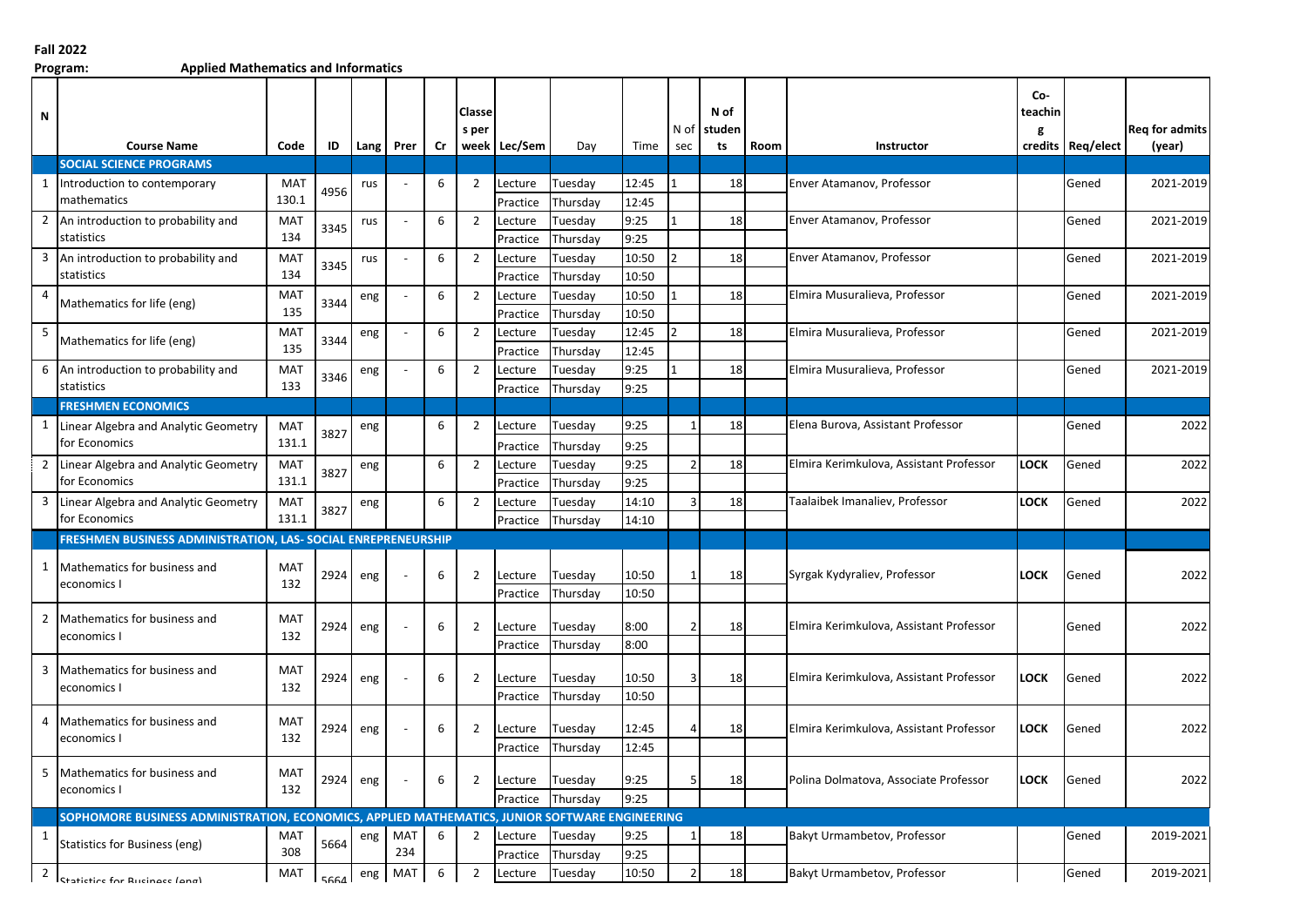|                         | ושוואן ככאוווכאט וטו כאואכואטר                               | 308                 | ว∪บ+     |     | 234          |   |                | Practice            | Thursday            | 10:50 |               |    |  |                                        |             |       |           |
|-------------------------|--------------------------------------------------------------|---------------------|----------|-----|--------------|---|----------------|---------------------|---------------------|-------|---------------|----|--|----------------------------------------|-------------|-------|-----------|
| $\overline{\mathbf{3}}$ |                                                              | MAT                 | 5664     | eng | MAT          | 6 | $\overline{2}$ | Lecture             | Tuesday             | 12:45 |               | 18 |  | Syrgak Kydyraliev, Professor           |             | Gened | 2019-2021 |
|                         | Statistics for Business (eng)                                | 308                 |          |     | 234          |   |                | Practice            | Thursday            | 12:45 |               |    |  |                                        |             |       |           |
| $\overline{4}$          |                                                              | <b>MAT</b>          |          |     | MAT          |   |                |                     |                     |       |               |    |  |                                        |             |       |           |
|                         | Statistics for Business (eng)                                | 308                 | 5664     | eng | 234          | 6 | $\overline{2}$ | Lecture             | Tuesday             | 12:45 |               | 18 |  | Polina Dolmatova, Associate Professor  |             | Gened | 2019-2021 |
|                         |                                                              |                     |          |     |              |   |                | Practice            | Thursday            | 12:45 |               |    |  |                                        |             |       |           |
|                         | FRESHMEN APPLIED MATHEMATICS, SOPHOMORE SOFTWARE ENGINEERING |                     |          |     |              |   |                |                     |                     |       |               |    |  |                                        |             |       |           |
|                         | 1 Linear Algebra and Analytic Geometry                       | <b>MAT</b>          | 3828     | eng |              | 6 | $\overline{2}$ | Lecture             | Tuesday             | 9:25  |               | 18 |  | Zarina Shapakova, Assistant Professor  | <b>LOCK</b> | Gened | 2021      |
|                         | for AMI/SFW                                                  | 131.2               |          |     |              |   |                | Practice            | Thursday            | 9:25  |               |    |  |                                        |             |       |           |
| 2                       | Linear Algebra and Analytic Geometry                         | MAT                 | 3828     | eng |              | 6 | $\overline{2}$ | Lecture             | Tuesday             | 10:50 |               | 18 |  | Elena Burova, Assistant Professor      | <b>LOCK</b> | Gened | 2021      |
|                         | for AMI/SFW                                                  | 131.2               |          |     |              |   |                | Practice            | Thursday            | 10:50 |               |    |  |                                        |             |       |           |
| 3                       | Linear Algebra and Analytic Geometry                         | <b>MAT</b>          |          |     |              |   |                |                     |                     |       |               |    |  |                                        |             |       |           |
|                         | for AMI/SFW                                                  | 131.2               | 3828     | eng |              | 6 | 2              | Lecture             | Tuesday             | 12:45 |               | 18 |  | Zarina Shapakova, Assistant Professor  | LOCK        | Gened | 2021      |
|                         |                                                              |                     |          |     |              |   |                | Seminar             | Thursday            | 12:45 |               |    |  |                                        |             |       |           |
| 4                       | Linear Algebra and Analytic Geometry                         | MAT                 | 3828     |     |              | 6 | 2              | Lecture             | Tuesday             | 9:25  |               | 18 |  | Polina Dolmatova, Associate Professor  | <b>LOCK</b> | Gened | 2021      |
|                         | for AMI/SFW                                                  | 131.2               |          | eng |              |   |                | Practice            | Thursday            | 9:25  |               |    |  |                                        |             |       |           |
|                         |                                                              |                     |          |     |              |   |                |                     |                     |       |               |    |  |                                        |             |       |           |
| 5                       | Linear Algebra and Analytic Geometry                         | <b>MAT</b>          | 3828     | eng |              | 6 | 2              | Lecture             | Tuesday             | 10:50 |               | 18 |  | Polina Dolmatova, Associate Professor  | <b>LOCK</b> | Gened | 2021      |
|                         | for AMI/SFW                                                  | 131.2               |          |     |              |   |                | Practice            | Thursday            | 10:50 |               |    |  |                                        |             |       |           |
| 6                       | Discrete Mathematics and                                     | COM                 | 3129     | eng |              | 6 | $\overline{2}$ | Lecture             | Tuesday             | 8:00  |               | 18 |  | Lubov Altynnikova, Associate Professor |             | R     | 2021      |
|                         | Mathematical Logic I                                         | 227                 |          |     |              |   |                | Practice            | Thursday            | 8:00  |               |    |  |                                        |             |       |           |
| $\overline{7}$          | Discrete Mathematics and                                     | COM                 | 3129     |     |              | 6 | $\overline{2}$ |                     |                     | 9:25  |               | 18 |  | Lubov Altynnikova, Associate Professor |             | R     | 2021      |
|                         | Mathematical Logic I                                         | 227                 |          | eng |              |   |                | Lecture<br>Practice | Tuesday<br>Thursday | 9:25  |               |    |  |                                        |             |       |           |
|                         |                                                              |                     |          |     |              |   |                |                     |                     |       |               |    |  |                                        |             |       |           |
| 8                       | Discrete Mathematics and<br>Mathematical Logic I             | COM<br>227          | 3129     | eng |              | 6 | $\overline{2}$ | Lecture             | Tuesday             | 10:50 |               | 18 |  | Lubov Altynnikova, Associate Professor |             | R     | 2021      |
|                         |                                                              |                     |          |     |              |   |                | Practice            | Thursday            | 10:50 |               |    |  |                                        |             |       |           |
| 9                       | Discrete Mathematics and                                     | COM                 | 3129     | eng |              | 6 | $\overline{2}$ | Lecture             | Tuesday             | 12:45 |               | 18 |  | Lubov Altynnikova, Associate Professor |             | R     | 2021      |
|                         | Mathematical Logic I                                         | 227                 |          |     |              |   |                | Practice            | Thursday            | 12:45 |               |    |  |                                        |             |       |           |
|                         | 10 Discrete Mathematics and                                  | COM                 | 3129     | eng |              | 6 | $\overline{2}$ | Lecture             | Tuesday             | 12:45 |               | 18 |  | Sergey Sklyar, Professor               | <b>LOCK</b> | R.    | 2022      |
|                         | Mathematical Logic I                                         | 227                 |          |     |              |   |                | Practice            | Thursday            | 12:45 |               |    |  |                                        |             |       |           |
|                         | SOPHOMORE APPLIED MATHEMATICS, SOFTWARE ENGINEERING          |                     |          |     |              |   |                |                     |                     |       |               |    |  |                                        |             |       |           |
| 1                       |                                                              |                     |          |     | MAT          |   |                |                     |                     |       |               |    |  | Polina Dolmatova, Associate Professor  |             |       |           |
|                         | <b>Mathematical Analysis II</b>                              | <b>MAT</b><br>316.2 | 3365 eng |     | 233<br>233.1 | 6 | $\overline{2}$ | .ecture             | Monday              | 10:50 |               | 18 |  |                                        |             | R     | 2021      |
|                         |                                                              |                     |          |     | 233.2        |   |                | Practice            | Monday              | 12:45 |               |    |  |                                        |             |       |           |
|                         |                                                              |                     |          |     | MAT          |   |                |                     |                     |       |               |    |  |                                        |             |       |           |
| $\overline{2}$          |                                                              | MAT                 |          |     | 233          |   |                | Lecture Tuesday     |                     | 8:00  | $\mathcal{D}$ | 18 |  | Zarina Shapakova, Assistant Professor  |             | R     | 2021      |
|                         | <b>Mathematical Analysis II</b>                              | 316.2               | 3365 eng |     | 233.1        | 6 | $\overline{2}$ |                     |                     |       |               |    |  |                                        |             |       |           |
|                         |                                                              |                     |          |     | 233.2        |   |                | Practice            | Thursday            | 8:00  |               |    |  |                                        |             |       |           |
| $\overline{3}$          |                                                              |                     |          |     | <b>MAT</b>   |   | $\overline{2}$ |                     |                     |       |               |    |  | Zarina Shapakova, Assistant Professor  |             |       |           |
|                         | <b>Mathematical Analysis II</b>                              | <b>MAT</b>          | 3365 eng |     | 233          | 6 |                | Lecture             | Tuesday             | 10:50 |               | 18 |  |                                        |             | R     | 2021      |
|                         |                                                              | 316.2               |          |     | 233.1        |   |                |                     |                     |       |               |    |  |                                        |             |       |           |
|                         |                                                              |                     |          |     | 233.2        |   |                | Practice            | Thursday            | 10:50 |               |    |  |                                        |             |       |           |
| $\overline{a}$          |                                                              | <b>AAAT</b>         |          |     | 233          |   |                | Lecture             | Tuesday             | 14:10 |               | 18 |  | Elena Burova, Assistant Professor      |             | R     | 2021      |